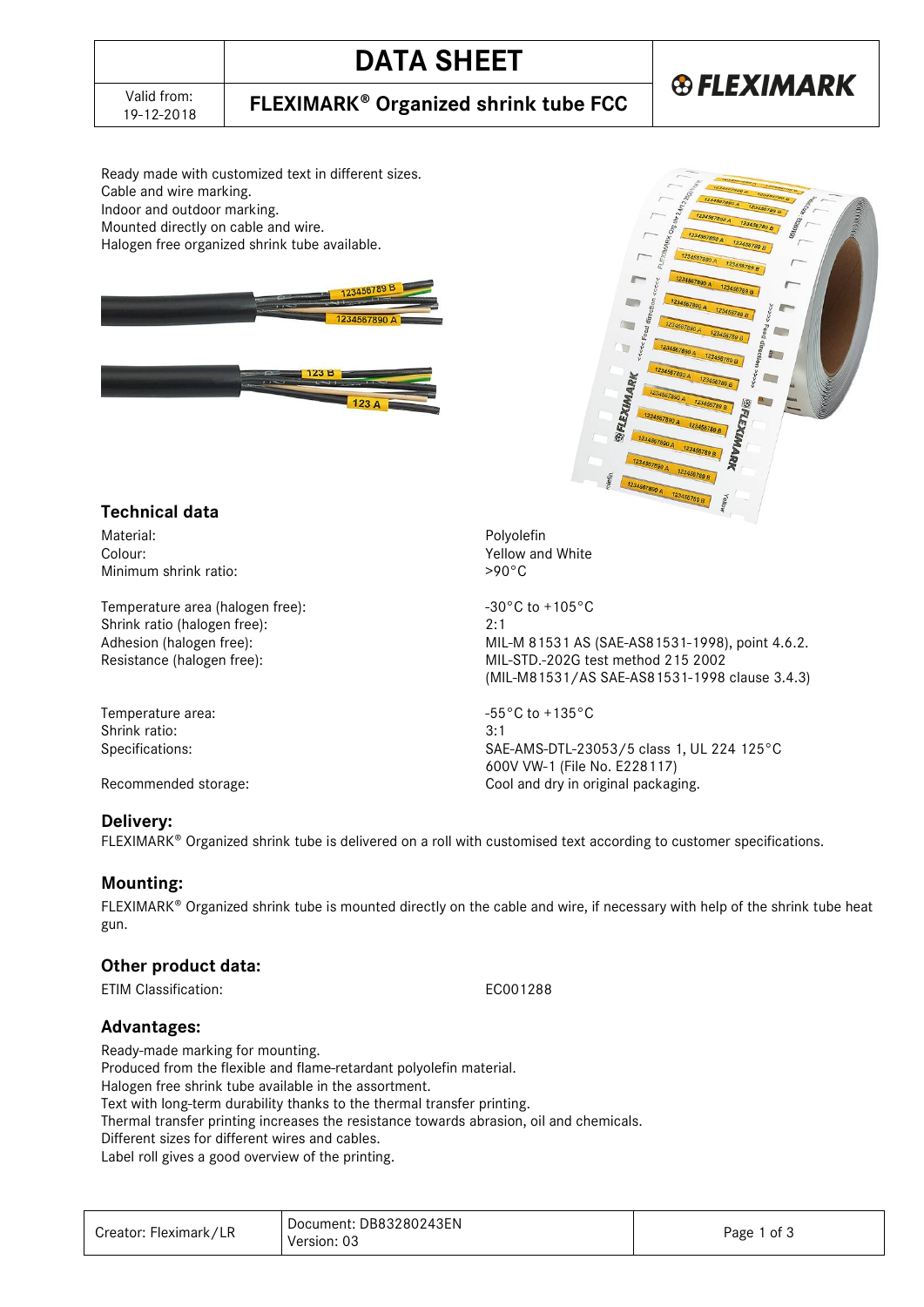19-12-2018 **FLEXIMARK Organized shrink tube FCC**

### **Product data:**

| Halogen free organized shrink tube |                                 |        |                                  |                |                   |              |  |  |
|------------------------------------|---------------------------------|--------|----------------------------------|----------------|-------------------|--------------|--|--|
| Art. no.                           | <b>Article type</b>             | Colour | Size before/after<br>shrink (mm) | Length<br>(mm) | Packaging<br>unit | Unit         |  |  |
| 83280249                           | FCC O.shr 2.4/1.2-12.5 0-hal YE | Yellow | 2.4/1.2                          | 12.5           | 1                 | $\mathbf{1}$ |  |  |
| 83280250                           | FCC O.shr 3.2/1.6-12.5 0-hal YE | Yellow | 3.2/1.6                          | 12.5           | $\mathbf{1}$      | $\mathbf{1}$ |  |  |
| 83280251                           | FCC O.shr 4.8/2.4-12.5 0-hal YE | Yellow | 4.8/2.4                          | 12.5           | $\mathbf{1}$      | $\mathbf{1}$ |  |  |
| 83250252                           | FCC O.shr 2.4/1.2-16.6 0-hal YE | Yellow | 2.4/1.2                          | 16.6           | $\mathbf{1}$      | $\mathbf{1}$ |  |  |
| 83280253                           | FCC O.shr 3.2/1.6-16.6 0-hal YE | Yellow | 3.2/1.6                          | 16.6           | $\mathbf{1}$      | $\mathbf{1}$ |  |  |
| 83280254                           | FCC O.shr 4.8/2.4-16.6 0-hal YE | Yellow | 4.8/2.4                          | 16.6           | $\mathbf{1}$      | $\mathbf{1}$ |  |  |
| 83255385                           | FCC O.shr 2.4/1.2-25 0-HAL YE   | Yellow | 2.4/1.2                          | 25.0           | $\mathbf{1}$      | $\mathbf{1}$ |  |  |
| 83255386                           | FCC O.shr 3.2x1.6-25 0-HAL YE   | Yellow | 3.2/1.6                          | 25.0           | $\mathbf{1}$      | $\mathbf{1}$ |  |  |
| 83255388                           | FCC O.shr 2.4x12.5 0-HAL WH     | White  | 2.4/1.2                          | 12.5           | $\mathbf{1}$      | $\mathbf{1}$ |  |  |
| 83255391                           | FCC O.shr 3.2x12.5 0-HAL WH     | White  | 3.2/1.6                          | 12.5           | $\mathbf{1}$      | $\mathbf{1}$ |  |  |
| 83255394                           | FCC O.shr 4.8x12.5 0-HAL WH     | White  | 4.8/2.4                          | 12.5           | $\mathbf{1}$      | $\mathbf{1}$ |  |  |
| 83255389                           | FCC O.shr 2.4x16.6 0-HAL WH     | White  | 2.4/1.2                          | 16.6           | $\mathbf{1}$      | $\mathbf{1}$ |  |  |
| 83255392                           | FCC 0.shr 3.2x16.6 0-HAL WH     | White  | 3.2/1.6                          | 16.6           | $\mathbf{1}$      | $\mathbf{1}$ |  |  |
| 83255395                           | FCC O.shr 4.8x16.6 0-HAL WH     | White  | 4.8/2.4                          | 16.6           | $\mathbf{1}$      | $\mathbf{1}$ |  |  |
| 83255390                           | FCC O.shr 2.4x25 0-HAL WH       | White  | 2.4/1.2                          | 25.0           | $\mathbf{1}$      | $\mathbf{1}$ |  |  |
| 83255393                           | FCC O.shr 3.2x25 0-HAL WH       | White  | 3.2/1.6                          | 25.0           | $\mathbf{1}$      | $\mathbf{1}$ |  |  |
| 83255387                           | FCC O.kry 4.8x25 0-HAL WH       | White  | 4.8/2.4                          |                |                   |              |  |  |
|                                    | Organized shrink tube           |        |                                  |                |                   |              |  |  |
| Art. no.                           | Article type                    | Colour | Size before/after<br>shrink (mm) | Length<br>(mm) | Packaging<br>unit | Unit         |  |  |
| 83280243                           | FCC O.shr 2.4/0.8-12.5 YE       | Yellow | 2.4/0.8                          | 12.5           | 1                 | $\mathbf{1}$ |  |  |
| 83280244                           | FCC O.shr 3.2/1.0-12.5 YE       | Yellow | 3.2/1.0                          | 12.5           | $\mathbf{1}$      | $\mathbf{1}$ |  |  |
| 83280245                           | FCC O.shr 4.8/1.6-12.5 YE       | Yellow | 4.8/1.6                          | 12.5           | $\mathbf{1}$      | $\mathbf{1}$ |  |  |
| 83280246                           | FCC O.shr 2.4/0.8-16.6 YE       | Yellow | 2.4/0.8                          | 16.6           | $\mathbf{1}$      | $\mathbf{1}$ |  |  |
| 83280247                           | FCC O.shr 3.2/1.0-16.6 YE       | Yellow | 3.2/1.0                          | 16.6           | $\mathbf{1}$      | $\mathbf{1}$ |  |  |
| 83280248                           | FCC O.shr. 4.8/1.6-16.6 YE      | Yellow | 4.8/1.6                          | 16.6           | $\mathbf{1}$      | $\mathbf{1}$ |  |  |
| 83255373                           | FCC O.shr 2.4x25 YE             | Yellow | 2.4/0.8                          | 25.0           | $\mathbf{1}$      | $\mathbf{1}$ |  |  |
| 83255374                           | FCC O.shr 3.2x25 YE             | Yellow | 3.2/1.0                          | 25.0           | $\mathbf{1}$      | $\mathbf{1}$ |  |  |
| 83255375                           | FCC O.shr 4.8x25 YE             | Yellow | 4.8/1.6                          | 25.0           | $\mathbf{1}$      | $\mathbf{1}$ |  |  |
| 83255376                           | FCC O.shr 2.4x12.5 WH           | White  | 2.4/0.8                          | 12.5           | $\mathbf{1}$      | $\mathbf{1}$ |  |  |
| 83255379                           | FCC O.shr 3.2x12.5 WH           | White  | 3.2 / 1.0                        | 12.5           | $\mathbf{1}$      | $\mathbf{1}$ |  |  |
| 83255382                           | FCC O.shr 4.8x12.5 WH           | White  | 4.8/1.6                          | 12.5           | $\mathbf{1}$      | $\mathbf{1}$ |  |  |
| 83255377                           | FCC O.shr 2.4x16.6 WH           | White  | 2.4/0.8                          | 16.6           | $\mathbf{1}$      | $\mathbf{1}$ |  |  |
| 83255380                           | FCC O.shr 3.2x16.6 WH           | White  | 3.2/1.0                          | 16.6           | $\mathbf{1}$      | $\mathbf{1}$ |  |  |
| 83255383                           |                                 | White  |                                  | 16.6           | $\mathbf{1}$      | $\mathbf{1}$ |  |  |
|                                    | FCC O.shr 4.8x16.6 WH           |        | 4.8/1.6                          |                |                   |              |  |  |
| 83255378                           | FCC O.shr 2.4x25 WH             | White  | 2.4/0.8                          | 25.0           | $\mathbf{1}$      | $\mathbf{1}$ |  |  |
| 83255381                           | FCC O.shr 3.2x25 WH             | White  | 3.2/1.0                          | 25.0           | $\mathbf{1}$      | $\mathbf{1}$ |  |  |